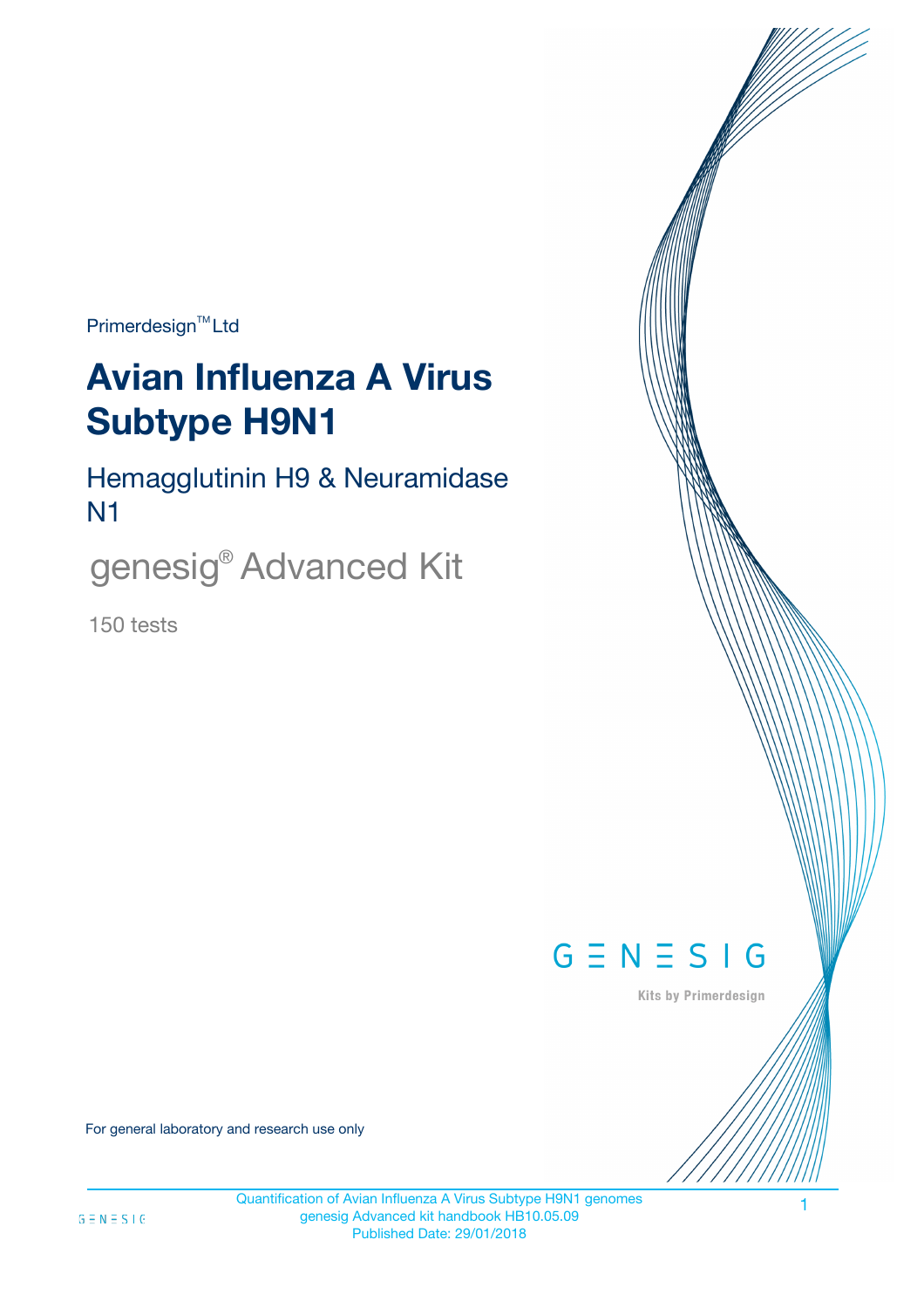## Introduction to Avian Influenza A Virus Subtype H9N1

Avian Influenza ('avian flu' or 'bird flu') strains all belong to the Influenza A virus which are generally adapted to birds but not exclusive to them.

Of particular concern to humans are ones which are infectious to both humans and birds. Specific strains such as H1N1 have been the subject of much media concern and speculation over pandemics and its widespread transmission globally.

Only some strains of avian influenza are pathogenic in humans typically H5N1, H7N3, H7N7 and H7N9. H10N8 has proven fatal in China as of Dec 2013.

Since 2016, H5N8 has been spreading rapidly through migration of wild birds in Europe and Asia, causing deaths in the wild bird population and domestic poultry.

Influenza type A viruses are 80–120 nanometers in diameter and usually roughly spherical, made up of a viral envelope containing two main types of proteins, wrapped around a central core.

The two large proteins found on the outside of viral particles are hemagglutinin (HA) and neuraminidase (NA). HA is a protein that mediates binding of the virion to target cells and entry of the viral genome into the target cell, while NA is involved in the release of progeny virions from infected cells

Influenza type A viruses are categorized into subtypes based on the type of these two proteins on the surface of the viral envelope.

The central core of a virion contains the viral genome and other viral proteins that package and protect the genetic material.

The entire Influenza A virus genome is  $\sim$  13,588 bases long and is contained on 8 RNA segments that code for 11 proteins.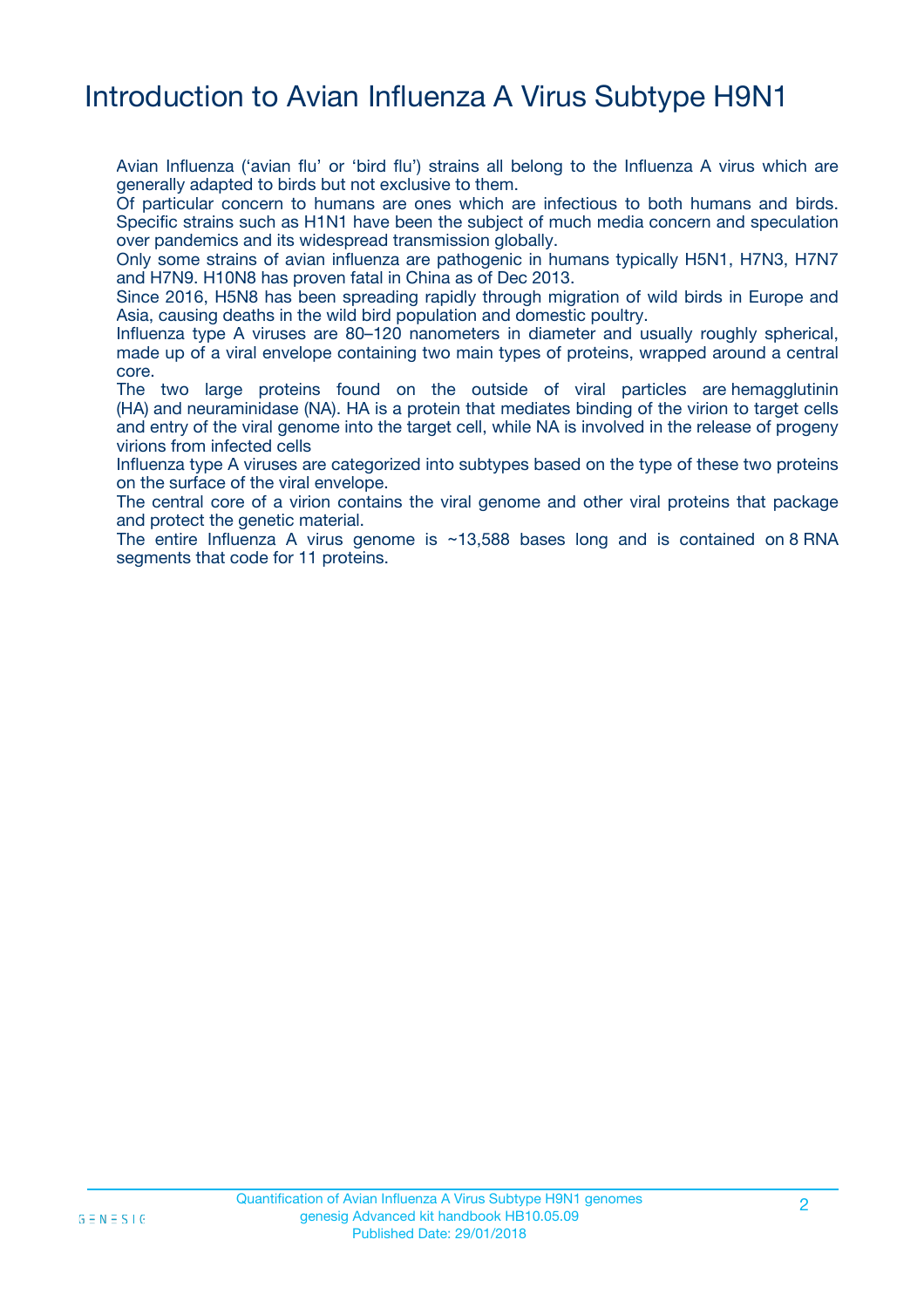# **Specificity**

The Primerdesign™ genesig® Kit for Avian Influenza A Virus Subtype H9N1 (H9N1) genomes is designed for the in vitro quantification of H9N1 genomes. The kit is designed to have the broadest detection profile possible whilst remaining specific to the H9N1 genome. The primers and probe sequences in this kit have 100% homology with a broad range of H9N1 sequences based on a comprehensive bioinformatics analysis.

If you require further information, or have a specific question about the detection profile of this kit then please send an e.mail to enquiry@primerdesign.co.uk and our bioinformatics team will answer your question.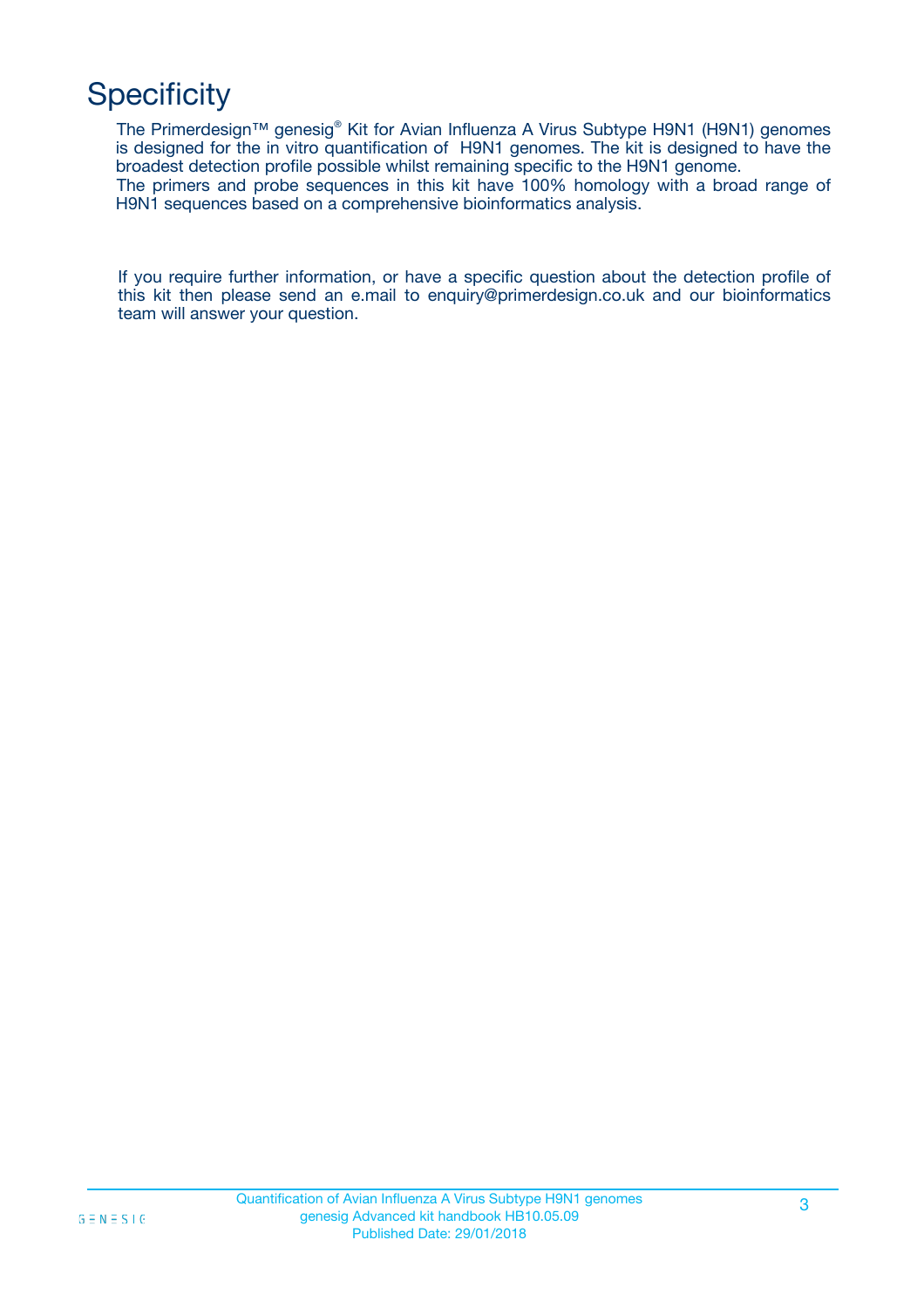# **Kit Contents**

- **Hemagglutinin (HA) H9 gene primer/probe mix (150 reactions BROWN)** FAM labelled
- **Neuramidase (NA) N1 gene primer/probe mix (150 reactions BROWN)** FAM labelled
- **Hemagglutinin (HA) H9 gene positive control template (for Standard curve RED)**
- **Neuramidase (NA) N1 gene positive control template (for Standard curve RED)**
- **Internal extraction control primer/probe mix (150 reactions BROWN)** VIC labelled as standard
- **Internal extraction control RNA (150 reactions BLUE)**
- **Endogenous control primer/probe mix (150 reactions BROWN)** FAM labelled
- **H9 and N1/Internal extraction control/endogenous control RT primer mix (150 reactions GREEN) Required for two step protocol only**
- **RNAse/DNAse free water (WHITE)** for resuspension of primer/probe mixes and internal extraction control RNA
- **Template preparation buffer (YELLOW)** for resuspension of positive control templates and standard curve preparation

## **Reagents and equipment to be supplied by the user**

#### **Real-Time PCR Instrument**

#### **RNA extraction kit**

This kit is recommended for use with genesig® Easy DNA/RNA Extraction kit. However, it is designed to work well with all processes that yield high quality RNA with minimal PCR inhibitors.

**oasigTM Lyophlised OneStep or PrecisionTM OneStepPLUS 2x qRT-PCR Mastermix** Contains complete one step qRT-PCR Mastermix

**Pipettors and Tips**

**Vortex and centrifuge**

**Thin walled 1.5 ml PCR reaction tubes**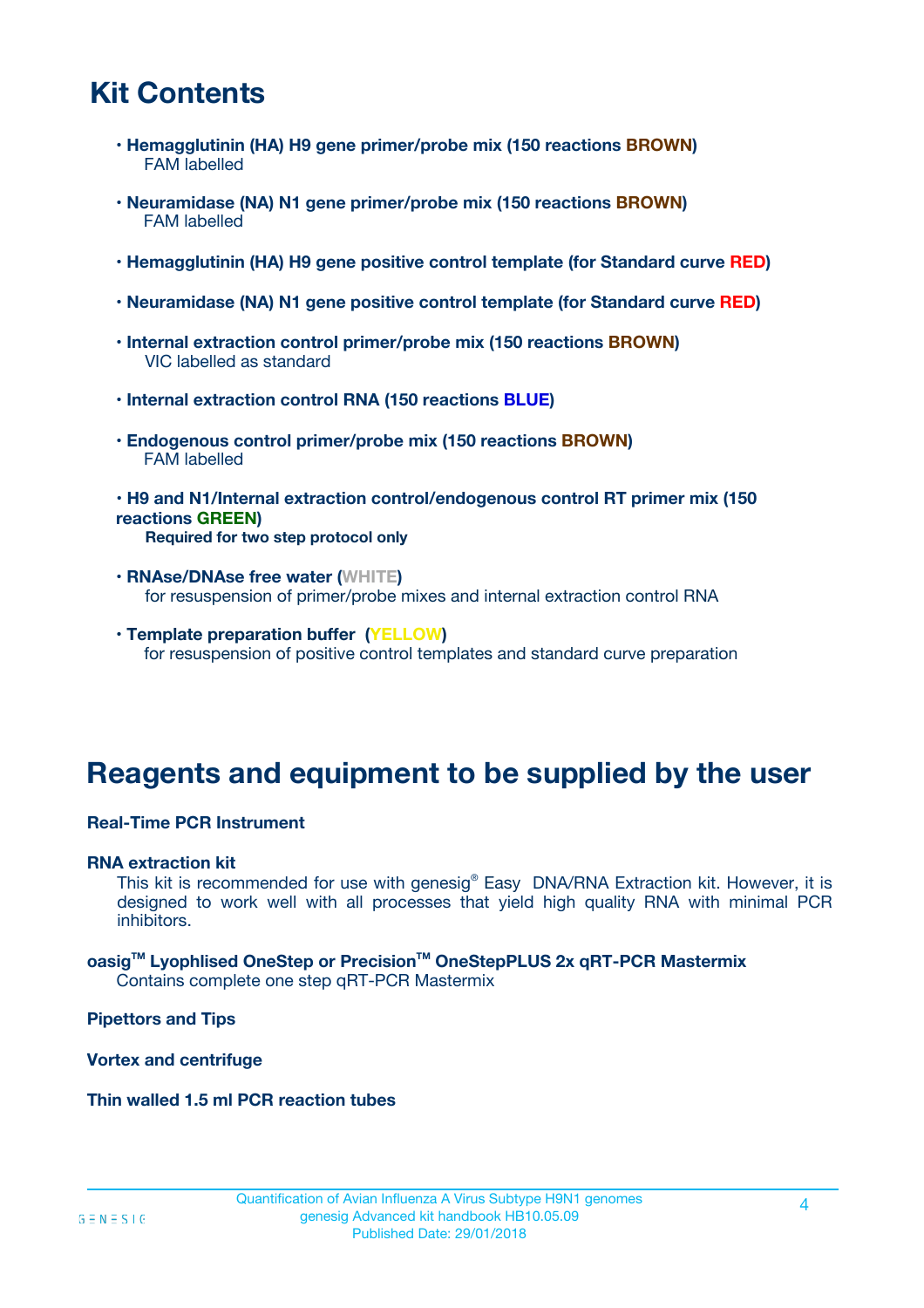### Kit storage and stability

This kit is stable at room temperature but should be stored at -20ºC on arrival. Once the lyophilised components have been resuspended they should not be exposed to temperatures above -20°C for longer than 30 minutes at a time and unnecessary repeated freeze/thawing should be avoided. The kit is stable for six months from the date of resuspension under these circumstances.

If a standard curve dilution series is prepared this can be stored frozen for an extended period. If you see any degradation in this serial dilution a fresh standard curve can be prepared from the positive control.

Primerdesign does not recommend using the kit after the expiry date stated on the pack.

### Suitable sample material

All kinds of sample material suited for PCR amplification can be used. Please ensure the samples are suitable in terms of purity, concentration, and RNA/DNA integrity (An internal PCR control is supplied to test for non specific PCR inhibitors). Always run at least one negative control with the samples. To prepare a negative-control, replace the template RNA sample with RNAse/DNAse free water.

### Dynamic range of test

Under optimal PCR conditions genesig® H9N1 detection kits have very high priming efficiencies of >95% and can detect less than 100 copies of target template.

# Notices and disclaimers

This product is developed, designed and sold for research purposes only. It is not intended for human diagnostic or drug purposes or to be administered to humans unless clearly expressed for that purpose by the Food and Drug Administration in the USA or the appropriate regulatory authorities in the country of use. During the warranty period Primerdesign genesig<sup>®</sup> detection kits allow precise and reproducible data recovery combined with excellent sensitivity. For data obtained by violation to the general GLP guidelines and the manufacturer's recommendations the right to claim under guarantee is expired. PCR is a proprietary technology covered by several US and foreign patents. These patents are owned by Roche Molecular Systems Inc. and have been sub-licensed by PE Corporation in certain fields. Depending on your specific application you may need a license from Roche or PE to practice PCR. Additional information on purchasing licenses to practice the PCR process may be obtained by contacting the Director of Licensing at Roche Molecular Systems, 1145 Atlantic Avenue, Alameda, CA 94501 or Applied Biosystems business group of the Applera Corporation, 850 Lincoln Centre Drive, Foster City, CA 94404. In addition, the 5' nuclease assay and other homogeneous amplification methods used in connection with the PCR process may be covered by U.S. Patents 5,210,015 and 5,487,972, owned by Roche Molecular Systems, Inc, and by U.S. Patent 5,538,848, owned by The Perkin-Elmer Corporation.

# **Trademarks**

Primerdesign™ is a trademark of Primerdesign Ltd.

genesig $^\circledR$  is a registered trademark of Primerdesign Ltd.

The PCR process is covered by US Patents 4,683,195, and 4,683,202 and foreign equivalents owned by Hoffmann-La Roche AG. BI, ABI PRISM® GeneAmp® and MicroAmp® are registered trademarks of the Applera Genomics (Applied Biosystems Corporation). BIOMEK® is a registered trademark of Beckman Instruments, Inc.; iCycler™ is a registered trademark of Bio-Rad Laboratories, Rotor-Gene is a trademark of Corbett Research. LightCycler™ is a registered trademark of the Idaho Technology Inc. GeneAmp®, TaqMan® and AmpliTaqGold® are registered trademarks of Roche Molecular Systems, Inc., The purchase of the Primerdesign ™ reagents cannot be construed as an authorization or implicit license to practice PCR under any patents held by Hoffmann-LaRoche Inc.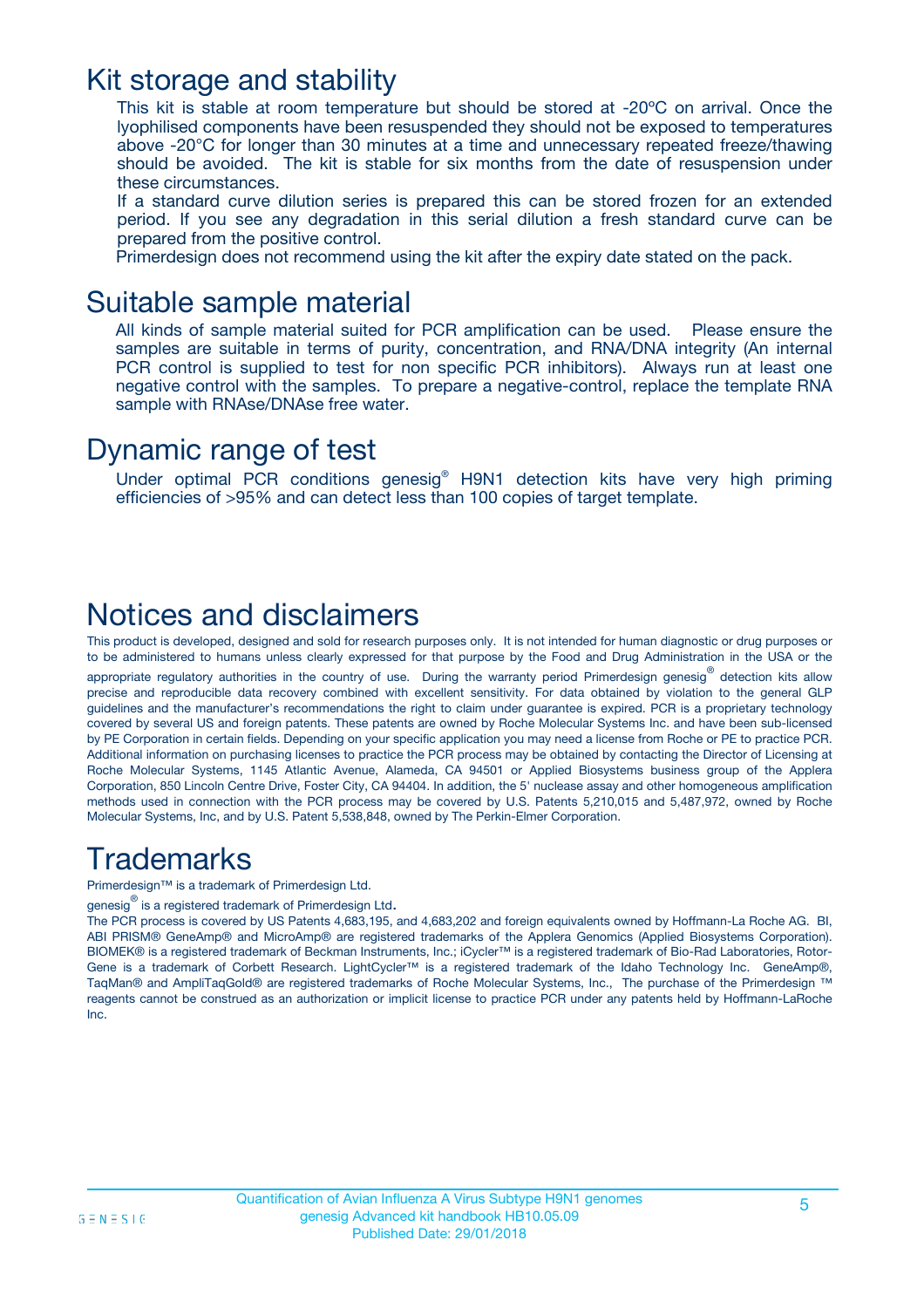## Principles of the test

The kit contains two primer and probe sets. The H9 primer and probe set is designed to detect relevant avian influenza H9 sequences from a range of subtypes. Likewise the N1 primer and probe set will detect N1 sequences from a range of avian subtypes. Results from both primer sets taken together can therefore be used to make a positive determination for both the H9 and N1 segments of the H9N1 subtype. Samples that test negative for either the H9 or N1 alone indicates that an alternative subtype is present in the sample.

#### **Real-time PCR**

A H9N1 specific primer and probe mix is provided and this can be detected through the FAM channel.

The primer and probe mix provided exploits the so-called TaqMan® principle. During PCR amplification, forward and reverse primers hybridize to the H9N1 cDNA. A fluorogenic probe is included in the same reaction mixture which consists of a DNA probe labeled with a 5`-dye and a 3`-quencher. During PCR amplification, the probe is cleaved and the reporter dye and quencher are separated. The resulting increase in fluorescence can be detected on a range of real-time PCR platforms.

#### **One Step vs. Two step real-time PCR**

When detecting/quantifying the presence of a target with an RNA genome Primerdesign recommend the use of a one step qRT-PCR protocol. One step qRT-PCR combines the reverse transcription and real-time PCR reaction in a simple closed tube protocol. This saves significant bench time but also reduces errors. The sensitivity of a one step protocol is also greater than a two step because the entire biological sample is available to the PCR without dilution. This kit will also work well with a two step approach (Precision™ nanoScript2 reverse transcription kit and PrecisionPLUS™ Mastermix) if required but the use of oasig™ Onestep or Precision™ OneStepPLUS Mastermix is the preferred method.

#### **Positive control**

For copy number determination and as a positive control for the PCR set up, the kit contains a positive control template. This can be used to generate a standard curve of H9N1 copy number / Cq value. Alternatively the positive control can be used at a single dilution where full quantitative analysis of the samples is not required. Each time the kit is used, at least one positive control reaction must be included in the run. A positive result indicates that the primers and probes for detecting the target H9N1 gene worked properly in that particular experimental scenario. If a negative result is obtained the test results are invalid and must be repeated. Care should be taken to ensure that the positive control does not contaminate any other kit component which would lead to false-positive results. This can be achieved by handling this component in a Post PCR environment. Care should also be taken to avoid cross-contamination of other samples when adding the positive control to the run. This can be avoided by sealing all other samples and negative controls before pipetting the positive control into the positive control well.

#### **Negative control**

To validate any positive findings a negative control reaction should be included every time the kit is used. For this reaction the RNAse/DNAse free water should be used instead of template. A negative result indicates that the reagents have not become contaminated while setting up the run.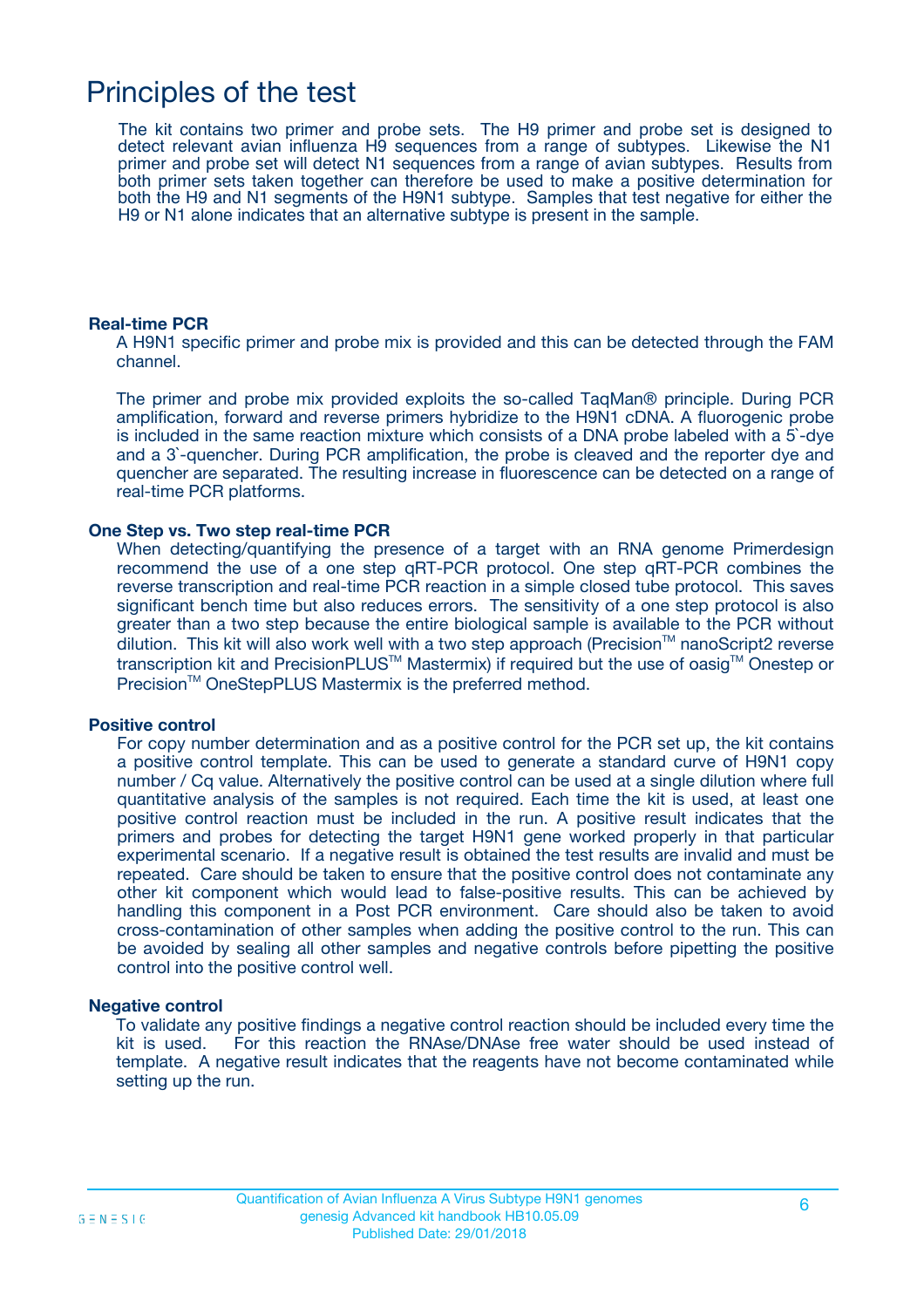#### **Internal RNA extraction control**

When performing RNA extraction, it is often advantageous to have an exogenous source of RNA template that is spiked into the lysis buffer. This control RNA is then co-purified with the sample RNA and can be detected as a positive control for the extraction process. Successful co-purification and real-time PCR for the control RNA also indicates that PCR inhibitors are not present at a high concentration.

A separate RT primer mix and a real-time PCR primer/probe mix are supplied with this kit to detect the exogenous RNA using real-time PCR. The PCR primers are present at PCR limiting concentrations which allows multiplexing with the target sequence primers. Amplification of the control cDNA does not interfere with detection of the H9N1 target cDNA even when present at low copy number. The Internal control is detected through the VIC channel and gives a Cq value of 28+/-3 depending on the level of sample dilution.

#### **Endogenous control**

To confirm extraction of a valid biological template, a primer and probe mix is included to detect an endogenous gene. Detection of the endogenous control is through the FAM channel and it is NOT therefore possible to perform a multiplex with the H9N1 primers. A poor endogenous control signal may indicate that the sample did not contain sufficient biological material.

#### **Carry-over prevention using UNG (unsuitable for onestep procedure and optional for two step procedure)**

Carry over contamination between PCR reactions can be prevented by including uracil-Nglycosylase (UNG) in the reaction mix. Some commercial mastermix preparations contain UNG or alternatively it can be added as a separate component. UNG can only prevent carry over from PCR reactions that include deoxyuridine triphosphate (dUTP) in the original PCR reaction. Primerdesign recommend the application of 0.2U UNG per assay with a 15 minute incubation step at 37°C prior to amplification. The heat-labile UNG is then inactivated during the Taq polymerase activation step.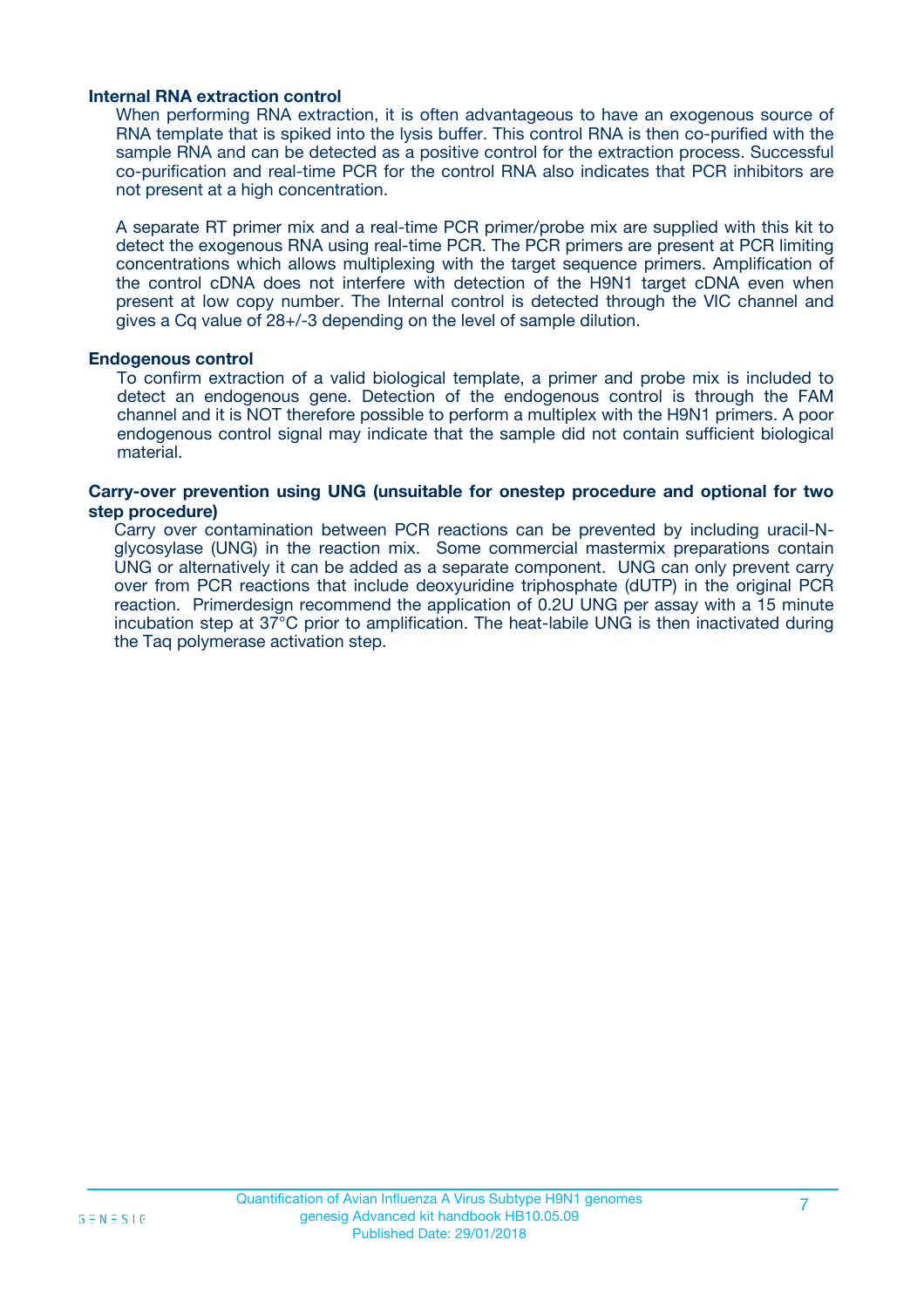# **Reconstitution Protocol**

**To minimize the risk of contamination with foreign DNA, we recommend that all pipetting be performed in a PCR clean environment. Ideally this would be a designated PCR lab or PCR cabinet. Filter tips are recommended for all pipetting steps.**

**1. Pulse-spin each tube in a centrifuge before opening.**

This will ensure lyophilised primer and probe mix is in the base of the tube and is not spilt upon opening the tube.

**2. Reconstitute the kit components in the RNAse/DNAse free water supplied, according to the table below:**

To ensure complete resuspension, vortex each tube thoroughly.

| Component - resuspend in water                       |             |  |
|------------------------------------------------------|-------------|--|
| <b>Pre-PCR pack</b>                                  |             |  |
| H9 primer/probe mix (BROWN)                          | $165$ µl    |  |
| N1 primer/probe mix (BROWN)                          | 165 µl      |  |
| Internal extraction control primer/probe mix (BROWN) | $165$ µl    |  |
| H9N1 RT primer mix (GREEN)                           | $165$ $\mu$ |  |
| Endogenous control primer/probe mix (BROWN)          | $165$ $\mu$ |  |
| <b>Pre-PCR heat-sealed foil</b>                      |             |  |
| Internal extraction control RNA (BLUE)               | 600 ul      |  |

**3. Reconstitute the positive control templates in the template preparation buffer supplied, according to the table below:**

To ensure complete resuspension, vortex each tube thoroughly.

| Component - resuspend in template preparation buffer |          |  |
|------------------------------------------------------|----------|--|
| <b>Post-PCR heat-sealed foil</b>                     |          |  |
| H9 Positive Control Template (RED) *                 | $500$ µl |  |
| N1 Positive Control Template (RED) *                 | $500$ µl |  |

\* This component contains high copy number template and is a VERY significant contamination risk. It must be opened and handled in a separate laboratory environment, away from the other components.

### RNA extraction

The internal extraction control RNA can be added either to the RNA lysis/extraction buffer or to the RNA sample once it has been resuspended in lysis buffer.

#### **DO NOT add the internal extraction control RNA directly to the unprocessed biological sample as this will lead to degradation and a loss in signal.**

- **1. Add 4µl of the Internal extraction control RNA (BLUE) to each sample in RNA lysis/extraction buffer per sample.**
- **2. Complete RNA extraction according to the manufacturers protocols.**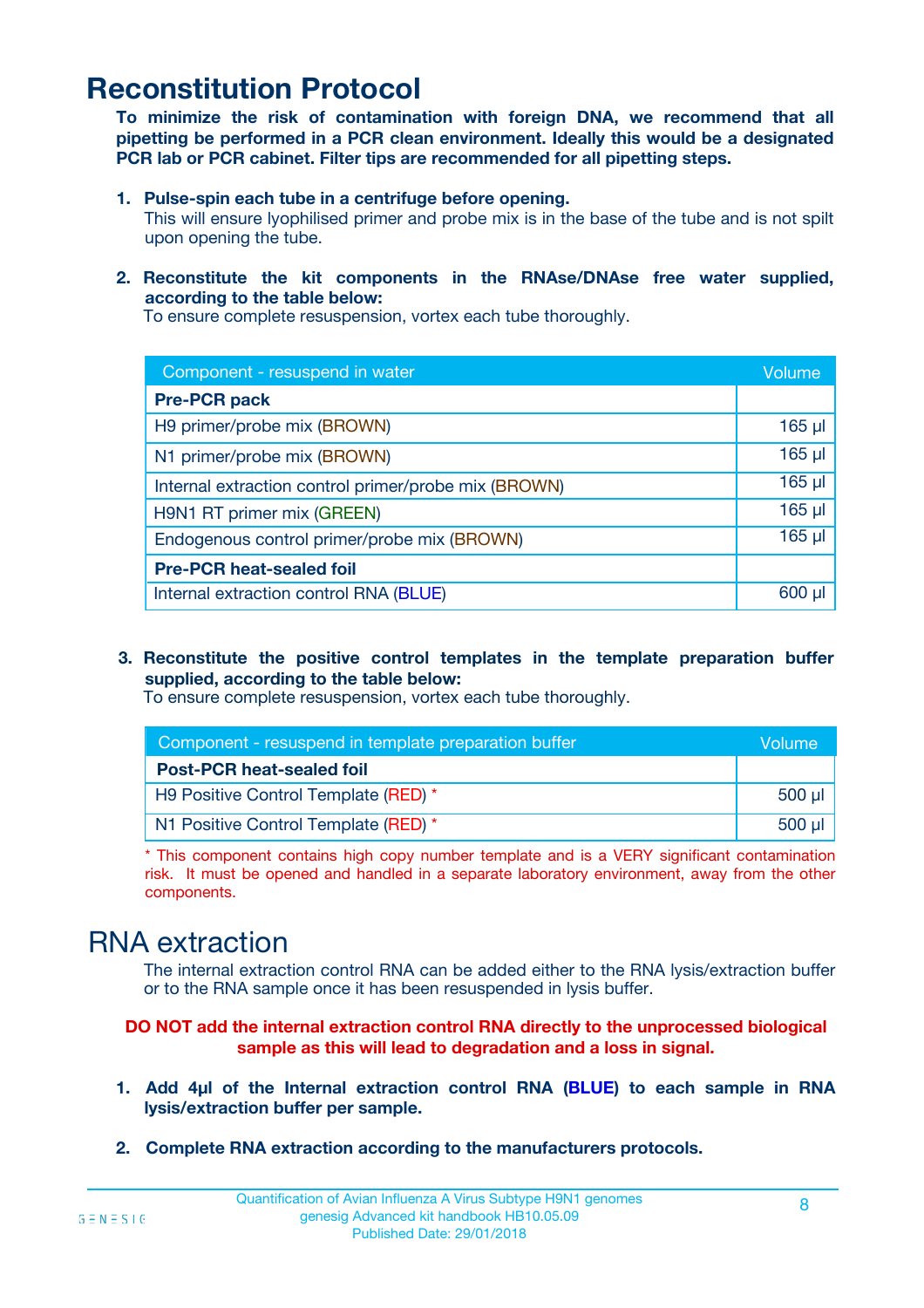# **One Step RT-PCR detection protocol**

**A one step approach combining the reverse transcription and amplification in a single closed tube is the preferred method. If, however, a two step approach is required see page 11.**

#### **For optimum performance and sensitivity.**

All pipetting steps and experimental plate set up should be performed on ice. After the plate is poured proceed immediately to the One Step amplification protocol. Prolonged incubation of reaction mixes at room temperature can lead to PCR artifacts that reduce the sensitivity of detection.

**1. For each RNA sample prepare a reaction mix according to the table below: Include sufficient reactions for positive and negative controls.**

| Component                                                     | Volume          |
|---------------------------------------------------------------|-----------------|
| oasig™ OneStep or Precision™ OneStepPLUS 2x qRT-PCR Mastermix | $10 \mu$        |
| H9 or N1 primer/probe mix (BROWN)                             | 1 µl            |
| Internal extraction control primer/probe mix (BROWN)          | 1 µl            |
| <b>RNAse/DNAse free water (WHITE)</b>                         | 3 <sub>µ</sub>  |
| <b>Final Volume</b>                                           | 15 <sub>µ</sub> |

**2. For each RNA sample prepare an endogenous control reaction according to the table below (optional):**

This control reaction will provide crucial information regarding the quality of the biological sample.

| Component                                                     | Volume   |
|---------------------------------------------------------------|----------|
| oasig™ OneStep or Precision™ OneStepPLUS 2x qRT-PCR Mastermix | $10 \mu$ |
| Endogenous control primer/probe mix (BROWN)                   | 1 µl     |
| <b>RNAse/DNAse free water (WHITE)</b>                         | $4 \mu$  |
| <b>Final Volume</b>                                           | $15 \mu$ |

- **3. Pipette 15µl of these mixes into each well according to your real-time PCR experimental plate set up.**
- **4. Pipette 5µl of RNA template into each well, according to your experimental plate set up.**

For negative control wells use 5µl of RNAse/DNAse free water. The final volume in each well is 20µl.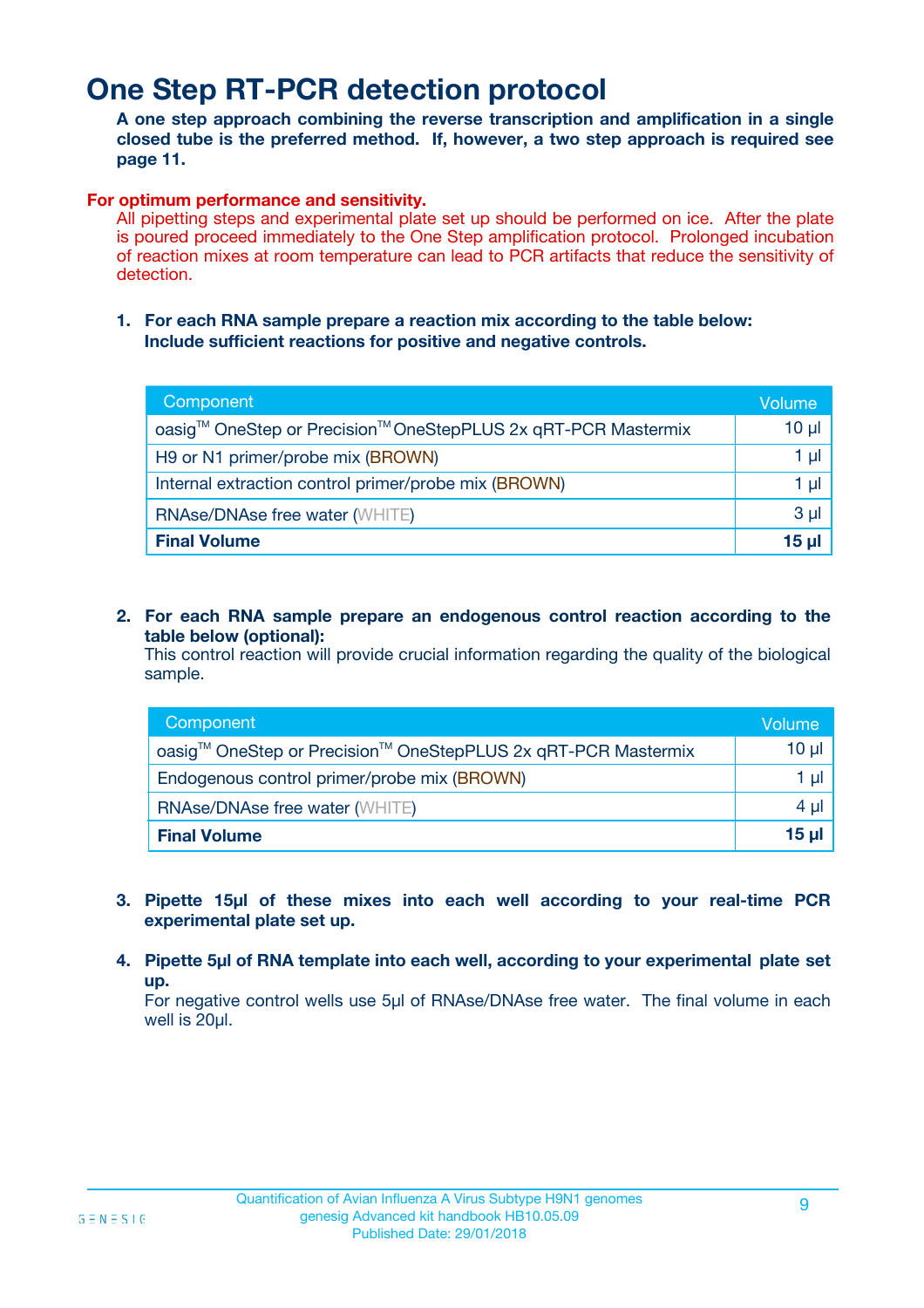**5. If a standard curve is included for quantitative analysis prepare a reaction mix according to the table below:**

| Component                                                     | Volume  |
|---------------------------------------------------------------|---------|
| oasig™ OneStep or Precision™ OneStepPLUS 2x qRT-PCR Mastermix | 10 µl   |
| H9 or N1 primer/probe mix (BROWN)                             | 1 $\mu$ |
| <b>RNAse/DNAse free water (WHITE)</b>                         | $4 \mu$ |
| <b>Final Volume</b>                                           | $15$ µl |

- **6. Preparation of standard curve dilution series.**
	- **1) Pipette 90µl of template preparation buffer into 5 tubes and label 2-6**
	- **2) Pipette 10µl of Positive Control Template (RED) into tube 2**
	- **3) Vortex thoroughly**
	- **4) Change pipette tip and pipette 10 µl from tube 2 into tube 3**
	- **5) Vortex thoroughly**

#### **Repeat steps 4 and 5 to complete the dilution series**

| <b>Standard Curve</b>         | <b>Copy Number</b>     |
|-------------------------------|------------------------|
| Tube 1 Positive control (RED) | $2 \times 10^5$ per µl |
| Tube 2                        | $2 \times 10^4$ per µl |
| Tube 3                        | $2 \times 10^3$ per µl |
| Tube 4                        | $2 \times 10^2$ per µl |
| Tube 5                        | $20$ per $\mu$         |
| Tube 6                        | 2 per µl               |

**7. Pipette 5µl of standard template into each well for the standard curve according to your plate set-up**

The final volume in each well is 20ul.

# One Step Amplification Protocol

Amplification conditions using oasig™ OneStep or Precision™ OneStepPLUS 2x RT-qPCR Mastermix.

|             | <b>Step</b>                  | <b>Time</b> | <b>Temp</b>    |
|-------------|------------------------------|-------------|----------------|
|             | <b>Reverse Transcription</b> | 10 mins     | $55^{\circ}$ C |
|             | Enzyme activation            | 2 mins      | $95^{\circ}$ C |
| Cycling x50 | Denaturation                 | 10 secs     | $95^{\circ}$ C |
|             | <b>DATA COLLECTION *</b>     | 60 secs     | 60 °C          |

\* Fluorogenic data should be collected during this step through the FAM and VIC channels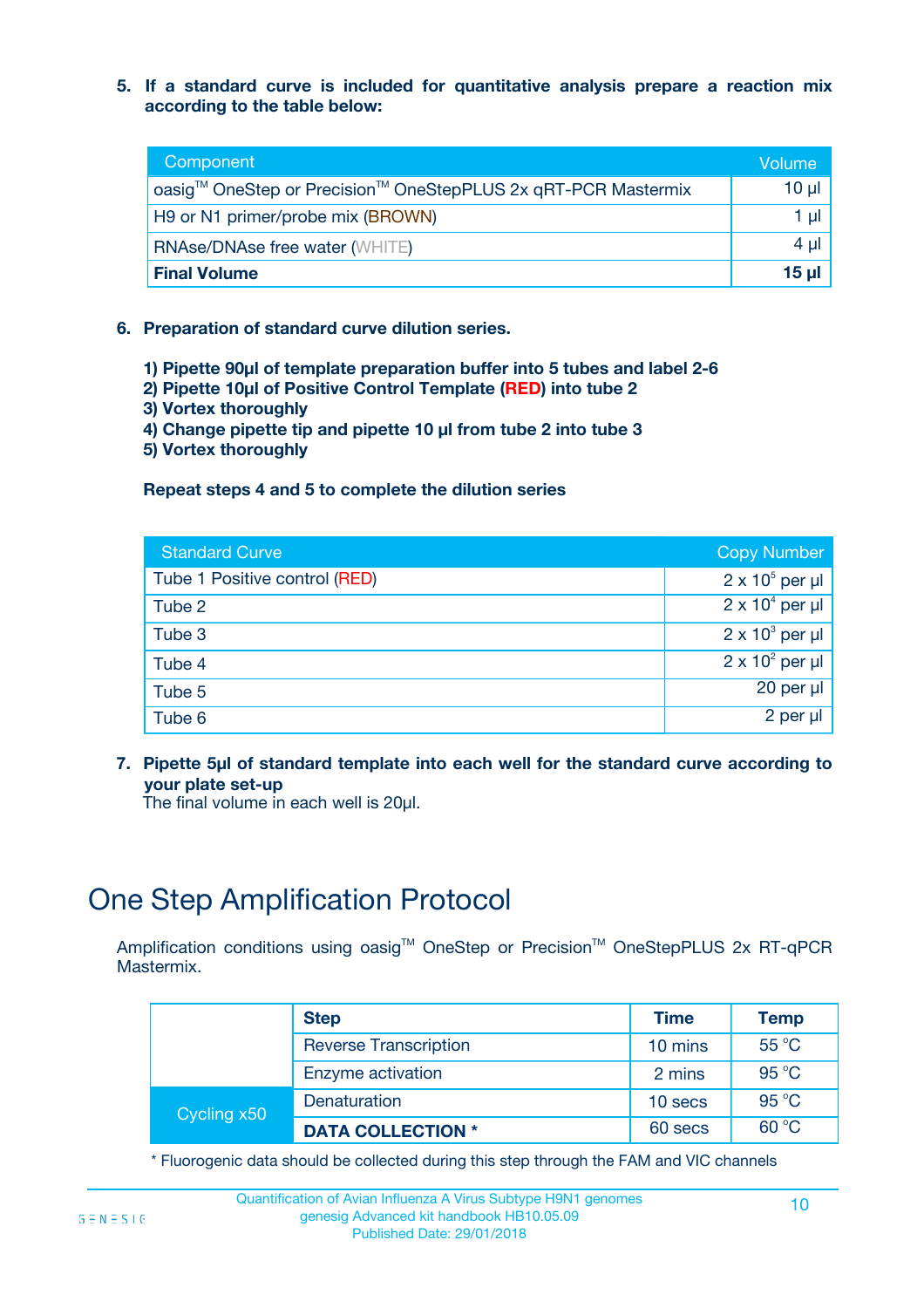# Alternative two step reverse transcription/real-time PCR protocol

#### **Reverse Transcription**

If you need to perform separate reverse transcription and amplification (two step Real Time PCR) then we recommend the Primerdesign Precision™ nanoScript2 Reverse Transcription kit. A reverse transcription primer (GREEN) is included and is designed for use with the Precision<sup>™</sup> nanoScript2 reverse transcription kit. A protocol for this product is available at www.primerdesign.co.uk

**1. After reverse transcription, prepare a reaction mix according to the table below for each cDNA sample**

| Component                                            | Volume   |
|------------------------------------------------------|----------|
| PrecisionPLUS <sup>™</sup> 2x qPCR Mastermix         | $10 \mu$ |
| H9 or N1 Primer/Probe mix (BROWN)                    | 1 µI     |
| Internal extraction control primer/probe mix (BROWN) | 1 µI     |
| <b>RNAse/DNAse free water (WHITE)</b>                | $3 \mu$  |
| <b>Final Volume</b>                                  | $15 \mu$ |

- **2. Pipette 15µl of this mix into each well according to your real-time PCR experimental plate set up.**
- **3. Prepare sample cDNA templates for each of your samples by diluting the RT reaction mix 1:5 in RNAse/DNAse free water.**
- **4. Pipette 5µl of cDNA template into each well, according to your experimental plate setup.**

The final volume in each well is 20µl. For negative control wells use 5µl of RNAse/DNAse free water.

### Alternative two step amplification protocol

Amplification conditions using PrecisionPLUS<sup>™</sup> 2x qPCR Mastermix.

|             | <b>Step</b>                    | Time    | <b>Temp</b>    |
|-------------|--------------------------------|---------|----------------|
|             | UNG treatment (if required) ** | 15 mins | $37^{\circ}$ C |
|             | Enzyme activation              | 2 mins  | 95 °C          |
| Cycling x50 | Denaturation                   | 10 secs | 95 $\degree$ C |
|             | DATA COLLECTION *              | 60 secs | $60^{\circ}$ C |

\* Fluorogenic data should be collected during this step through the FAM and VIC channels \*\* Required if your Mastermix includes UNG to prevent PCR carryover contamination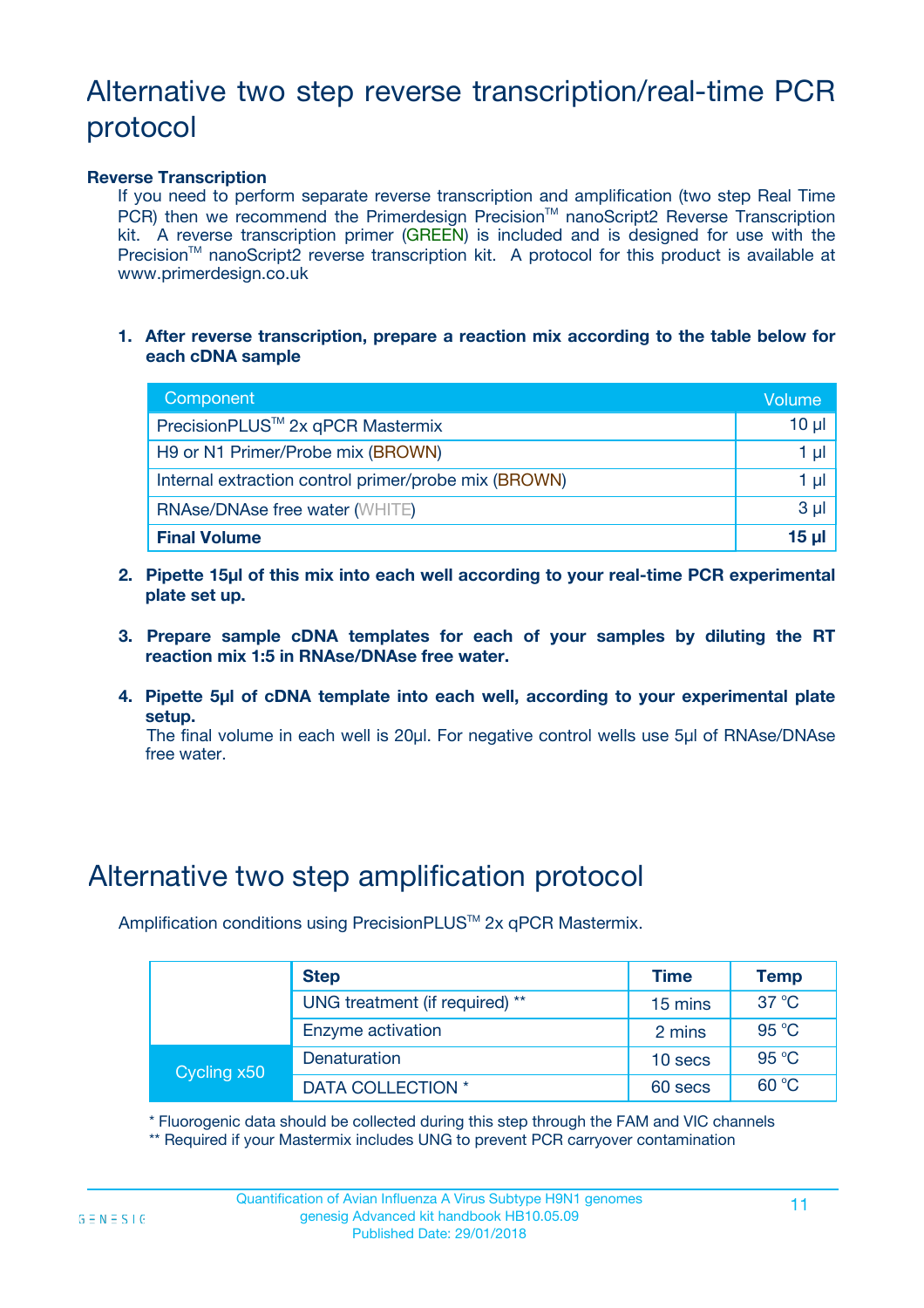# Interpretation of Results

| <b>Target</b><br>(FAM) | Internal<br>control<br>(NIC) | <b>Positive</b><br>control | <b>Negative</b><br>control | Interpretation                                                                                                  |
|------------------------|------------------------------|----------------------------|----------------------------|-----------------------------------------------------------------------------------------------------------------|
| $\leq 30$              | $+ 1 -$                      | ÷                          |                            | <b>POSITIVE QUANTITATIVE RESULT</b><br>calculate copy number                                                    |
| > 30                   | ÷                            | ÷                          |                            | <b>POSITIVE QUANTITATIVE RESULT</b><br>calculate copy number                                                    |
| > 30                   |                              | ÷                          |                            | <b>POSITIVE QUALITATIVE RESULT</b><br>do not report copy number as this<br>may be due to poor sample extraction |
|                        | ÷                            | ÷                          |                            | <b>NEGATIVE RESULT</b>                                                                                          |
| $+1$                   | $+ 1 -$                      | ÷                          | $\leq 35$                  | <b>EXPERIMENT FAILED</b><br>due to test contamination                                                           |
|                        | $+ 1 -$                      | ÷                          | > 35                       | $\star$                                                                                                         |
|                        |                              | ÷                          |                            | <b>SAMPLE PREPARATION FAILED</b>                                                                                |
|                        |                              |                            |                            | <b>EXPERIMENT FAILED</b>                                                                                        |

Positive control template (**RED**) is expected to amplify between Cq 16 and 23. Failure to satisfy this quality control criterion is a strong indication that the experiment has been compromised.

\*Where the test sample is positive and the negative control is positive with a  $Cq > 35$ , the sample must be reinterpreted based on the relative signal strength of the two results:



If the sample amplifies  $> 5$  Cq earlier than the negative control then the sample should be reinterpreted (via the table above) with the negative control verified as negative.



If the sample amplifies  $<$  5 Cq earlier than the negative control then the positive sample result is invalidated and the result should be determined inconclusive due to test contamination. The test for this sample should be repeated.